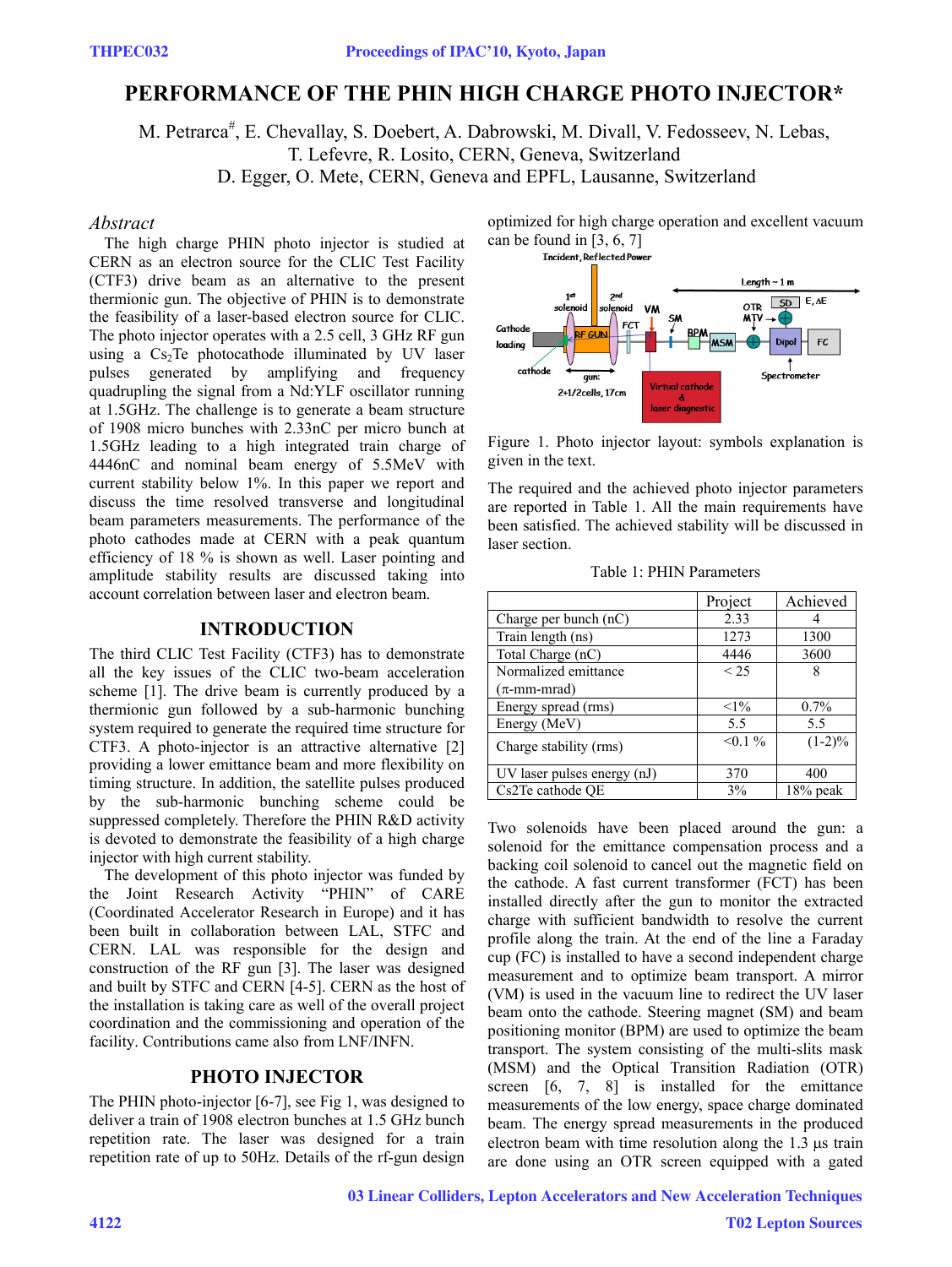camera in the dispersive region and a segmented beam dump at the end of the spectrometer line.

stability.

# **LASER**

The front end of the laser system consists of a commercial (High Q Laser Innovation) Nd:YLF oscillator, which produces a continuous train of pulses at 1.5 GHz repetition rate synchronized to the RF of the machine to <1ps accuracy. The pulses have a central wavelength of λ∼1047 nm an energy of 0.2nJ (300mW average power) and a FWHM of  $\tau$   $\sim$ 8 ps. The train of pulses is amplified first in a cw amplification stage up to 10W average power (6.6 nJ/pulse). This is followed by two powerful pulsed amplifiers AMP1 and AMP2, designed at STFC and reconstructed at CERN, see [4-5] and refs. therein, which work in steady-state to achieve the high stability required and bring the power level up to 8.3kW pulse train mean power (5.5μJ/pulse). The duration of amplification bursts is 400 μs and the burst repetition rate is 1-5 Hz. Flat 1.3 μs trains of amplified pulses are sliced out of the final burst section by means of a fast Pockels cell. The energy of the sliced train of amplified laser pulses has an excellent 0.23 % rms stability in the laser room. Since the  $Cs<sub>2</sub>Te$  photocathode requires UV pulses a second and fourth harmonic generation stages have been implemented in collaboration with CEA Saclay (France) and IAP Nizhny Novgorod (Russia). A non-linear KTP crystal of type II is used to generate the second harmonic with 47 % conversion efficiency. The forth harmonics are generated using either an ADP crystal in the noncritical phase-matching mode (conversion efficiency 35 %), or a KDP crystal of Type I phase matching (18% efficiency) for better beam profile. With both crystals the nominal 370 nJ/pulse is delivered to the cathode. The UV beam generated in the laser room is optically relaying through an  $\sim$ 11 m long transport line to the cathode via a diagnostics table installed in the machine area close to the photo-cathode chamber. A remotely controlled flipping mirror allows a direct energy measurement of the full beam. An online measurement of the reflected beam from the viewport is also available. By a virtual cathode (VC) camera we acquire beam profile and make position measurements at the cathode plain. Satisfactory correlation between the movements of the electron beam with the laser beam has been observed. A factor of three better pointing stability in the laser room, than on the VC has been observed. Improvement could be expected from either installing a window between the laser room and the machine area to avoid air flow, or from fully enclosing the beam. The macro-pulse amplitude stability measurement over the  $\sim$ 1.3μs train was obtained by energy measurement and by measuring the integration of the window of interest from the VC camera, which show good agreement. Simultaneously the charge stability was also measured, using beam position monitors and taking an average value over 17 electron bunches at the first part of the train. A current stability within  $(1-2)\%$  rms has been measured, which corresponds well to the laser

## **PHOTOCATHODE**

CERN hosts a photoemission laboratory which has been equipped to produce high quality  $Cs<sub>2</sub>Te$  photocathode by co-evaporation process. During the cathode production, the stochiometric ratio of the deposed compound (Cs, Te) as well as the quantum efficiency (QE) can be monitored in order to stop the process when the cathode has reached an optimum performance with peak QE value. The laboratory is also equipped with an ultra high vacuum (UHV) transport carrier which allows the transfer and installation of the produced cathode into the rf gun preserving the produced high QE. For the PHIN experiment discussed in the following sections a cathode with 18% peak QE have been produced. The integrated extracted charge was measured for different train lengths and three different laser pulse energies see Fig.2. The



Figure 2: Integrated charge as function of train lengths for three different laser pulse energies: 111, 222 and 340 nJ. Laser transverse size  $\sigma$  -0.3mm.



Figure 3: Electron bunch charge as a function of the laser pulse energy for 200ns train of laser pulses. Laser transverse size:  $\sigma \sim 0.3$ mm.

linearity of the result suggests that the cathode response is not affected by the high integrated charge or high integrated laser energy. However, the slope coefficient does not change linearly with respect to the laser pulse energy. This can be explained by the saturation behavior of the current extraction process yielding to a lower effective QE for higher laser pulse energies. To illustrate this effect, the charge per bunch was measured at a fix train length (200ns) as a function of the laser pulse